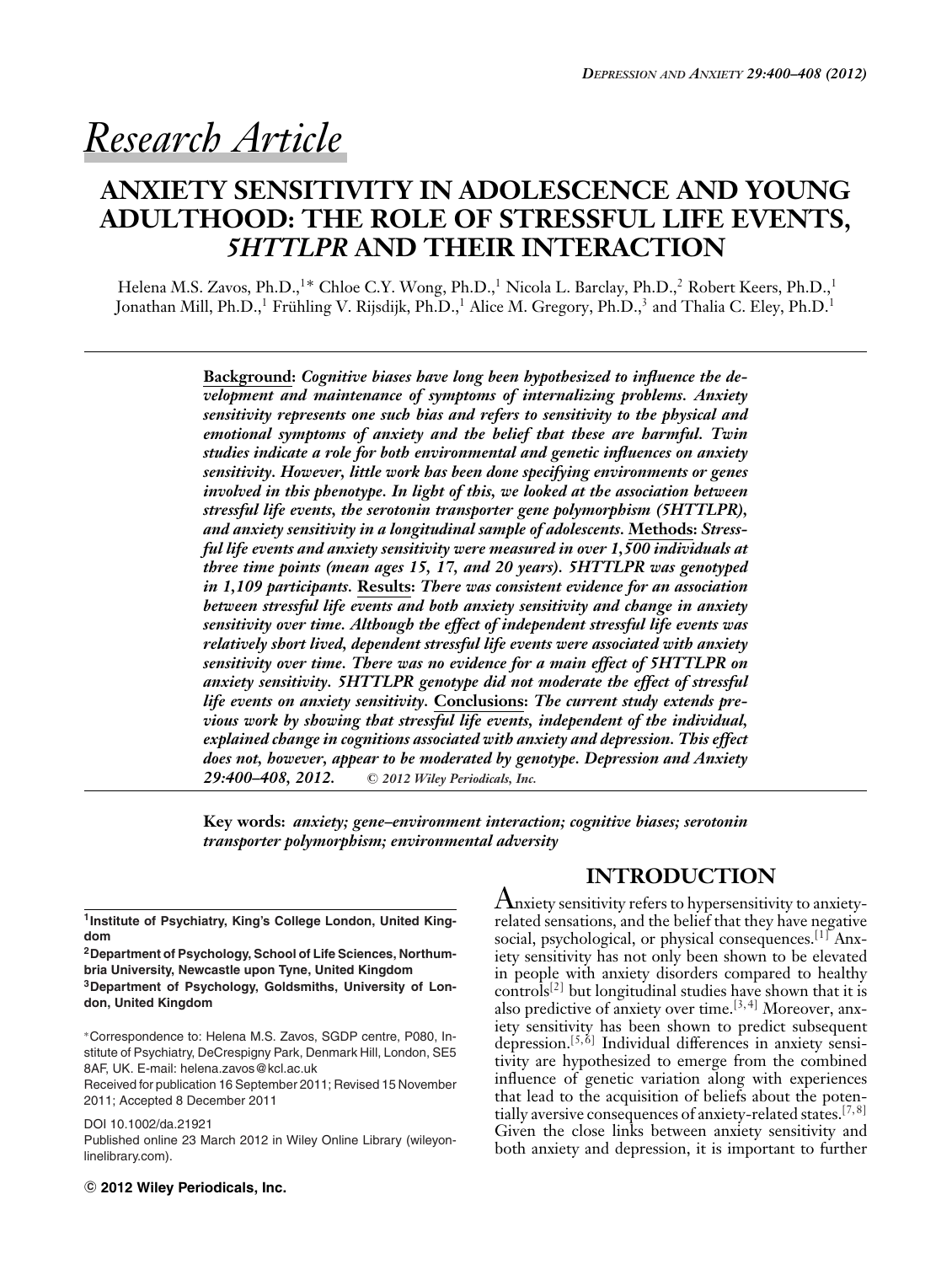understand the developmental etiology of this cognitive bias.

Environmental influences have been shown to be largely responsible for change in anxiety sensitivity over time.<sup>[9]</sup> However, in stark contrast to the literature on the effect of stressful life events and depression; that on anxiety in general, and anxiety sensitivity in particular is very minimal. In the only previous study to specifically examine stressful life events, they were found to be associated with subsequent increases in anxiety sensitivity.[10] Events relating to health and family discord were particularly pertinent. This study did not, however, address the extent to which the stressful life events were independent of the individual. It is, therefore, plausible that these findings are confounded by characteristics of the individual such as current mood state that subsequently lead an individual to report or experience more stressful life events (e.g. breaking up with a boyfriend/ girlfriend).

In addition to evidence implicating environmental influences in the development of anxiety sensitivity, research using the twin design has highlighted the contribution of genes.[9, 11, 12] Moreover, studies have provided evidence to suggest that the genetic influences on anxiety sensitivity are largely shared with those of anxiety and depression.<sup>[12, 13]</sup> No specific genes have, however, been associated with anxiety sensitivity. Given the high genetic correlations between anxiety sensitivity, anxiety, and depression, a strong candidate gene would be the serotonin transporter gene promoter polymorphism (*5HTTLPR*) that has been associated with both anxiety and depression (for review see  $[14]$ ). The main effect of this polymorphism has been mixed. Some studies have found evidence of a positive association between the short "S" allele (associated with reduced serotonin transporter expression) and increased affective symptoms (e.g. [15, 16]), whereas others have reported an association between the "L" allele (associated with increased serotonin transporter expression) and anxiety-related traits.<sup>[16,17]</sup> Moreover, some studies have failed to find any association between *5HTTLPR* and anxiety-related phenotypes  $(e.g. [18])$ .

A growing body of evidence suggests that genetic variation, for example, *5HTTLPR* genotype, might moderate the effect of environmental factors, such as stressful life events (for review see  $[19]$ ). A seminal study in this area found that individuals with one or two copies of the "S" allele exhibited more depressive symptoms, diagnosable depression, and suicidality in high stress environments than individuals homozygous for the long ("L") allele.[20] This finding has been controversial, and led to numerous replication attempts, some of which have not been successful.[21] A recent meta-analysis found strong evidence that *5HTTLPR* moderated the relationship between stress and depression.[22] The moderation effect remained when studies were grouped into those in which the stressors were stressful life events versus childhood maltreatment or stress caused by specific medical conditions. To date (to our knowledge), there have only been two published studies of gene–environment inter-

actions in anxiety sensitivity.[23, 24] In both studies, results showed that *5HTTLPR* genotype moderated the effect of childhood emotional maltreatment on anxiety sensitivity. However, the direction of effect varied across the two studies. In the first study, individuals with the "SS" genotype and high levels of maltreatment had greater anxiety sensitivity than individuals with the "LL" genotype.<sup>[23]</sup> Although in the second study, an interaction was observed between the "LL" genotype and childhood maltreatment on anxiety sensitivity.<sup>[24]</sup> No study to date has examined the interplay between *5HTTLPR* and stressful life events on anxiety sensitivity.

In the current study, we examined three questions. First, we explored the relationship between stressful life events and anxiety sensitivity. We predicted that stressful life events would be positively associated with anxiety sensitivity and could also predict change in anxiety sensitivity over time. Second, we investigated whether *5HTTLPR* was associated with anxiety sensitivity. In line with studies of internalising problems, we hypothesized that the "SS" genotype would be associated with greater anxiety sensitivity. Finally, we investigated whether the association between anxiety sensitivity and stressful life events was moderated by *5HTTLPR*. We predicted that the "SS" genotype would moderate the effect of stressful life events on anxiety sensitivity. The interplay between genes and environment may be particularly pertinent in adolescence where individuals are engaging in more risk taking and sensation-seeking behaviors as well as being increasingly conscious of themselves and their peer environment.<sup>[25]</sup>

# **METHOD**

### **PARTICIPANTS**

Data from the G1219 sample were used.<sup>[26,27]</sup> The G1219 study is a longitudinal study of 1,820 adolescent twin and sibling pairs (age range 12–19 years at initial contact). Contact invitations included questionnaires to be completed by adolescents and their parents at Wave 1. At Wave 2, approximately 8 months after initial contact, data were available from 2,651 individuals (73% of the twin and sibling pairs recruited at Wave 1), whereas corresponding figures for Wave 3, approximately 25 months after Wave 2, were 1,597 adolescents (44% of the twin and sibling pairs at Wave 1). At Wave 4, we traced participants who had taken part in either Wave 2 or Wave 3 primarily by using websites/databases dedicated to providing information (e.g. phone numbers and postal addresses) about members of the population. We successfully traced 2,550 individuals of whom 1,556 responded (61% of those targeted; 74% of those participating at Wave 3). The current investigation uses data from the second, third, and fourth wave of data collection and will be referred to as time 1, 2, and 3, respectively from here on for ease of presentation. Mean age and range (in parenthesis) at times 1, 2, and 3 was 15 years (12–21), 17 years (14–23), and 20 years (18–27), respectively. Informed consent was obtained from parents/ guardians of all adolescents under 16 years, and from the adolescents themselves when 16 years or over. Ethical approval for different stages of this study has been provided by the Research Ethics Committees of the Institute of Psychiatry, South London and Maudsley NHS Trust, and Goldsmiths, University of London.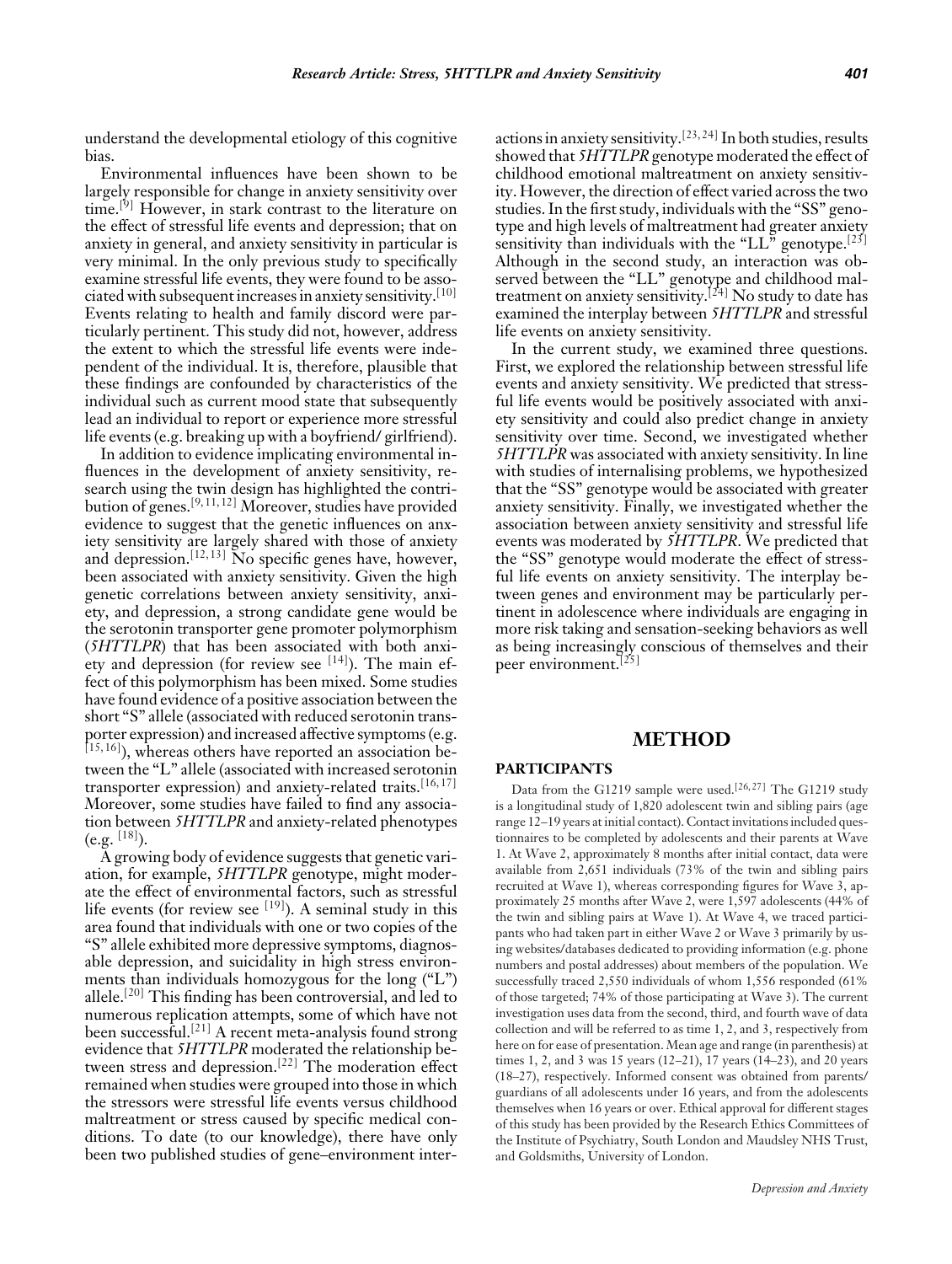#### **MEASURES**

**Anxiety Sensitivity.** Anxiety sensitivity was measured at time 1 and 2 using the Child Anxiety Sensitivity Index (CASI:<sup>[28]</sup>), designed for use with children and adolescents. The CASI is an 18-item questionnaire that requires children to rate their level of fear to the same types of anxiety-related sensations or experiences that are represented on the adult version. Participants rate each item on a 3-point likert scale (1 = *none* to 3 = *a lot*). A total CASI score can be computed by summing the items. The CASI has good psychometric properties.<sup>[28]</sup> In the current sample, internal consistency (assessed by Cronbach's  $\alpha$ ) at times 1 and 2 was .82 and .86, respectively. By time 3, as participants were all 18 years or older, anxiety sensitivity was assessed using the Anxiety Sensitivity Index (ASI:<sup>[29]</sup>). This consists of 16 items with participants rating their level of agreement on a 4-point likert scale (from  $1 = \text{very little to } 4 = \text{very much}.$  Total ASI scores are, like the CASI, computed by summing the items. The ASI has sound psychometric properties<sup>[30]</sup> and extensive validity estimates (see<sup>[31]</sup>). In the current sample, internal consistency of the ASI at time 3 was .87.

**Stressful Life events.** Participants were asked about stressful life events that had occurred in the past year at times 1 and 2 using a 24 item version of the Life Event Scale for Adolescents (LES-A),[32 ] and at time 3 (participants over 18 years), using the List of Threatening Experiences (LTE:<sup>[33]</sup>), supplemented with nine items from the LES- $A^{[32]}$  (see Appendix 1 for full list of events). At time 2, the parents also completed the 24-item LES-A with respect to their adolescent offspring. All events were classified as dependent or independent. This distinction is made according to whether the event is likely to arise from an individual's behavior; thus, "death of a parent" is an example of an independent event, whereas "breakup with a boy/girlfriend" is an example of a dependent event. This distinction is common within the life events literature<sup>[34]</sup> and has been used in previous studies (see<sup>[35]</sup>). One of the benefits of distinguishing between dependent and independent life events is that the direction of effects for independent life events is clearer as they are unlikely to be confounded by individuals' characteristics or current mood state. At times 1 and 2, items were split into 12 dependent and 12 independent events. At time 3, items were subdivided into 13 dependent and eight independent events.

**Genotyping.** DNA from buccal swabs was collected from a total of 1,237 individuals. Participants' ethnicity was not recorded, however, 97.6% of participants' parents stated their ethnicity as white at initial contact. Of these samples, 1,109 were successfully genotyped for *5HTTLPR* (90% call rate). Recently, an A/G single nucleotide polymorphism (SNP) has been identified within the LPR allele.<sup>[36]</sup> The LG and S alleles have been reported to have comparable levels of *5HTT* expression that are lower than that of the  $L_A$  allele.<sup>[36]</sup> Given this, we performed a multiplex polymerase chain reaction (PCR) procedure, as outlined by Wendland et al.,<sup>[37]</sup> which simultaneously genotypes *5HTTLPR* and the A/G SNP within the LPR the VNTR at intron 2 and the missense mutation I425V. The PCR procedure was followed by double restriction endonuclease digestions using HpaII and BccI, which identifies the A/G SNP within the LPR and the I425V mutation, respectively. Triallelic genotypes were transformed into a biallelic model according to their level of expression as follows:  $L<sub>G</sub>L<sub>G</sub>$ ,  $L<sub>G</sub>S$ , and SS were designated as S'S';  $L_A S$  and  $L_A L_G$  as L'S'; and  $L_A L_A$  as  $\mathrm{L'}\mathrm{L'}$  (see<br>[38]).

#### **STATISTICAL ANALYSIS**

Statistical analysis was carried out in three stages. First, the effects of dependent and independent stressful life events on anxiety sensitivity and *change* in anxiety sensitivity were examined. Second, we tested whether there was any evidence for a main effect of *5HTTLPR* genotype on anxiety sensitivity. Finally, we tested possible interactions between *5HTTLPR* and stressful life events on anxiety sensitivity and change in anxiety sensitivity over time.

Linear regression analysis was employed to test main effects as well as the interaction between *5HTTLPR* and stressful life events on anxiety sensitivity at times 1, 2, and 3. Analyses were conducted in  $STATA^{[39]}$  and as our sample included individuals from the same families, statistical analyses were conservatively corrected for the nonindependence of observations using the *"robust" cluster* command as is standard in analyses of this type  $(\text{see}^{[40,41]}$  for more information). Chi-square tests were used to assess associations between measures of stressful life events and genotype. Power calculations using QUANTO revealed, based on analysis by Stein et al., 2008, that there was approximately 73% power to detect a main effect of *5HTTLPR*, 99% power to detect an environmental effect, and 58% power to detect an interaction between them (assuming a main effect of environment).

# **RESULTS**

# **ANXIETY SENSITIVITY**

Levels of anxiety sensitivity decreased over time in the current sample. Mean scores and standard deviations (in parenthesis) at times 1 and 2 were 29.03 (5.32) and 25.64 (5.59), respectively. At time 3, where the ASI was used, the mean and standard deviation was 15.52 (9.08). There was a significant effect of gender (females higher than males), but not age, on anxiety sensitivity at each wave. Sex was therefore included as covariates in all regression analyses. Anxiety sensitivity was moderately correlated over time  $(r = .47$  and  $r = .38$  between time 1, and times 2 and 3, respectively;  $r = .50$  between times 2 and 3).

# **STRESSFUL LIFE EVENTS AND ANXIETY SENSITIVITY**

The mean number (and standard deviation in parenthesis) of dependent stressful life events reported by participants was 1.24 (1.43), 1.25 (1.38), and 1.25 (1.57) at times 1, 2, and 3, respectively. The mean number of independent stressful life events reported by participants was .65 (.94), .69 (.98), and .60 (.86) at times 1, 2, and 3, respectively. Parents reported a mean of .71 (1.00) dependent and .58 (.88) independent stressful life events at time 2. However, consistent with previous studies that provide data on stressful life events, the number of events endorsed was positively skewed and categorizing the variable was the most appropriate way to analyze the data. In the current analysis, stressful life events, both dependent and independent, were categorized into those reporting no, at least one, or two, or more stressful life events (see Table 1). There was a moderate phenotypic correlation between parent- and self-reported dependent (*r* = .45) and independent  $(r = .54)$  and stressful life events at time 2.

We found evidence for a main effect of dependent stressful life events on measures of anxiety sensitivity over time (see Table 2). For example, dependent stressful life events at time 1 were significantly associated with anxiety sensitivity at time 1 ( $\beta = .21$ ,  $P < .01$ ), as well anxiety sensitivity at both times 2 ( $\beta = .17, P < .01$ ) and 3 ( $\beta = .14$ ,  $P < .01$ ). The strength of the relationship, however, decreased over time. Independent stressful life events, conversely, were only associated with proximal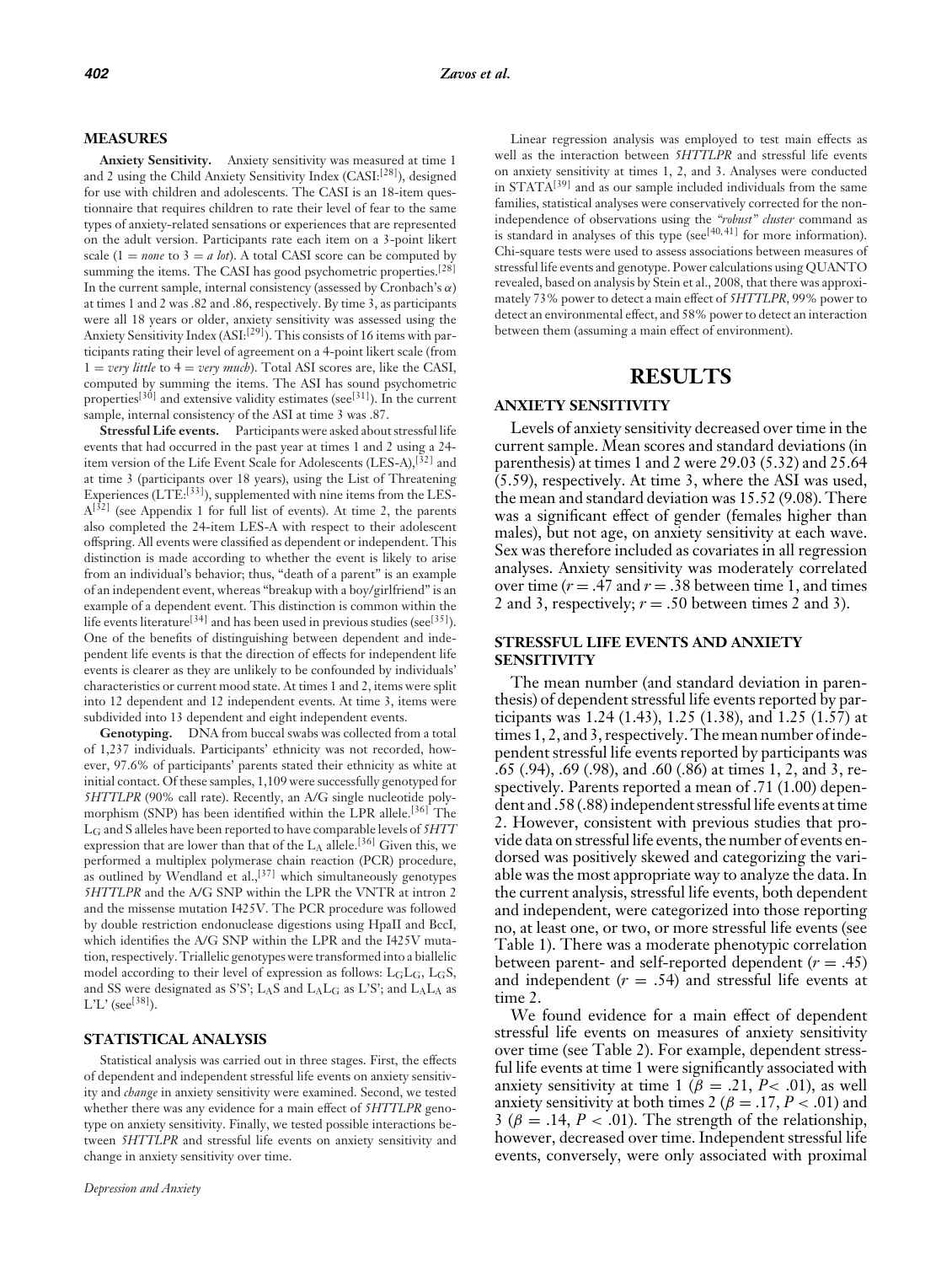**TABLE 1. Number of stressful life events reported**

|                                    |        |             | Number of stressful life events |           |  |  |
|------------------------------------|--------|-------------|---------------------------------|-----------|--|--|
|                                    |        | $\Omega$    | 1                               | >2        |  |  |
| Self-rated stressful life events   |        |             |                                 |           |  |  |
| Dependent                          | Time 1 | 1,041 (40%) | 713 (27%)                       | 871 (33%) |  |  |
|                                    | Time 2 | 572 (39%)   | 401 (27%)                       | 499 (34%) |  |  |
|                                    | Time 3 | 641 (42%)   | 410 (27%)                       | 478 (31%) |  |  |
| Independent                        | Time 1 | 1,522 (58%) | 684 (26%)                       | 419 (16%) |  |  |
|                                    | Time 2 | 819 (55%)   | 420 (28%)                       | 233 (16%) |  |  |
|                                    | Time 3 | 874 (57%)   | 479 (31%)                       | 176 (12%) |  |  |
| Parent-rated stressful life events |        |             |                                 |           |  |  |
| Dependent                          | Time 2 | 732 (54%)   | 389 (29%)                       | 223 (17%) |  |  |
| Independent                        |        | 809 (60%)   | 375 (28%)                       | 162 (12%) |  |  |

*Note:* Number of stressful life events reported for adolescents who had completed both the life events questionnaire and anxiety sensitivity questionnaire at each wave (*N* = 2,625, *N* = 1,474, and *N* = 1,529 for times 1, 2, and 3, respectively).

**TABLE 2. Associations between dependent and independent stressful life events and anxiety sensitivity**

|                                    |        | Anxiety sensitivity         |                             |                             |  |  |
|------------------------------------|--------|-----------------------------|-----------------------------|-----------------------------|--|--|
|                                    |        | Time 1                      | Time 2                      | Time 3                      |  |  |
| Self-rated stressful life events   |        |                             |                             |                             |  |  |
| Dependent                          | Time 1 | $\beta = .21$ <sup>**</sup> | $\beta = .17$ <sup>**</sup> | $\beta = .14^{**}$          |  |  |
|                                    | Time 2 |                             | $\beta = .28$ <sup>**</sup> | $\beta = .19^{**}$          |  |  |
|                                    | Time 3 |                             |                             | $\beta = .25$ <sup>**</sup> |  |  |
| Independent                        | Time 1 | $\beta = .13^{**}$          | $\beta=.08$                 | $\beta = .04$               |  |  |
|                                    | Time 2 | ۰                           | $\beta = .15$ **            | $\beta = .04$               |  |  |
|                                    | Time 3 |                             |                             | $\beta = .25$ <sup>**</sup> |  |  |
| Parent-rated stressful life events |        |                             |                             |                             |  |  |
| Dependent                          | Time 2 | ۰                           | $\beta = .12$ <sup>**</sup> | $\beta = .11^*$             |  |  |
| Independent                        |        |                             | $\beta=.12$                 | $\beta = -.01$              |  |  |

*Note:*  $^{\ast}P < .05$ ;  $^{\ast\ast}P < .01$ . Within time association (e.g. time 1 dependent life events with time 1 anxiety sensitivity);  $N = 2,625$ ,  $N = 1,474$ , and  $N = 1,529$  for times 1, 2, and 3, respectively. For all longitudinal associations (e.g. time 1 dependent life events with time 2 anxiety sensitivity);  $N = 1,116$ .

measures of anxiety sensitivity. For example, time 1 independent stressful life events were associated with time 1 anxiety sensitivity ( $\beta = .13, P < .01$ ), but not anxiety sensitivity at either times 2 ( $\beta = .08, P > .05$ ) or 3 ( $\beta =$ .04,  $P > .05$ ). For parent-reported events, only those of a dependent nature were associated with anxiety sensitivity.

We then went on to look at whether stressful life events predicted *change* in anxiety sensitivity over time by controlling for earlier ratings of anxiety sensitivity (see Table 3). Dependent stressful life events consistently predicted change in anxiety sensitivity over time. For example, time 2 dependent stressful life events significantly predicted change in anxiety sensitivity from time 1 to time 2 ( $\beta = .21, P < .01$ ) and from time 1 to time 3 ( $\beta = .21, P < .01$ ). The latter being particularly interesting as ratings of stressful life events and anxiety sensitivity were collected at different times. For

**TABLE 3. Association between independent and dependent stressful life events and** *change* **in anxiety sensitivity over time**

|                                              |                    | Anxiety sensitivity<br>(controlling for time<br>1 anxiety sensitivity) |                             | <b>Anxiety Sensitivity</b><br>(controlling for time<br>2 anxiety sensitivity) |  |  |  |
|----------------------------------------------|--------------------|------------------------------------------------------------------------|-----------------------------|-------------------------------------------------------------------------------|--|--|--|
|                                              |                    |                                                                        | Time 2 Time 3               | Time 3                                                                        |  |  |  |
| Self-rated stressful life events             |                    |                                                                        |                             |                                                                               |  |  |  |
| Dependent Time 2 $\beta = .21$ <sup>**</sup> |                    |                                                                        | $\beta = .13^{**}$          | $\beta = .06$                                                                 |  |  |  |
|                                              | Time 3             |                                                                        | $\beta = .21$ <sup>**</sup> | $\beta = .16^{**}$                                                            |  |  |  |
| Independent Time 2 $\beta = .08***$          |                    |                                                                        | $\beta = -.04$              | $\beta = -.04$                                                                |  |  |  |
|                                              | Time 3             |                                                                        | $\beta = .11^*$             | $\beta = .10^{\circ}$                                                         |  |  |  |
| Parent-rated stressful life events           |                    |                                                                        |                             |                                                                               |  |  |  |
| Dependent Time 2 $\beta = .05$               |                    |                                                                        | $\beta=.05$                 | $\beta = .04$                                                                 |  |  |  |
| Independent                                  |                    | $\beta = .05$                                                          | $\beta = -.04$              | $\beta = -.05$                                                                |  |  |  |
|                                              | * - - ** - - *** - |                                                                        |                             |                                                                               |  |  |  |

*Note:*  ${}^{\ast}P$  < .05;  ${}^{\ast\ast}P$  < .01;  ${}^{\ast\ast\ast}P$  = .05. *N* = 1,116.

independent stressful life events, only those at time 3 predicted change in anxiety sensitivity (from times 1 and 2 to time 3). Finally, we investigated the cumulative effects of stress over development on anxiety sensitivity at time 3 by combining stressful life events at times 1, 2, and 3. Results showed that repeated exposure to both dependent ( $\beta = .13, P < .01$ ) and independent  $(\beta = .06, P < .01)$  stressful life events predicted anxiety sensitivity at time 3. Change in anxiety sensitivity from time 2 to time 3 was predicted by the cumulative effects of dependent stressful life events ( $\beta = .06, P <$ .01) but not independent stressful life events ( $\beta = .01$ ,  $P > .05$ ).

#### *5HTTLPR* **AND ANXIETY SENSITIVITY**

Participants were more likely to provide DNA if they reported more life events at time 1 (time 1;  $\chi^2 = 85.17$ *P*<.01) but there was no significant difference in number of life events reported at time 2 ( $\chi^2 = 0.96 P > .05$ ) or time 3 ( $\chi^2 = 0.11$  *P* > .05). A genotypic model (L'L', L'S', S'S') was used to examine the effects of *5HTTLPR* on anxiety sensitivity. Distributions of genotype were in hardy–weinberg equilibrium (HWE test:  $\chi^2(1DF)$  < .001,  $P = .996$ ). The number of participants, along with the mean anxiety sensitivity score, across each level of genotype and stressful life events are shown in Appendix 2. We found no evidence for a main effect of *5HTTLPR* genotype on anxiety sensitivity (see Appendix 3).

#### **GENE–ENVIRONMENT INTERACTION**

We tested for gene–environment correlation as this can increase type I error rates (see<sup>[42]</sup>). However, we found no association between self-reported dependent or independent stressful life events and *5HTTLPR*. We, therefore, went on to test possible gene–environment interactions using the genotypic model and 3 level stressful life events variable (described previously). *5HTTLPR* did not moderate the effect of stressful life events, either dependent or independent, on anxiety sensitivity or *change*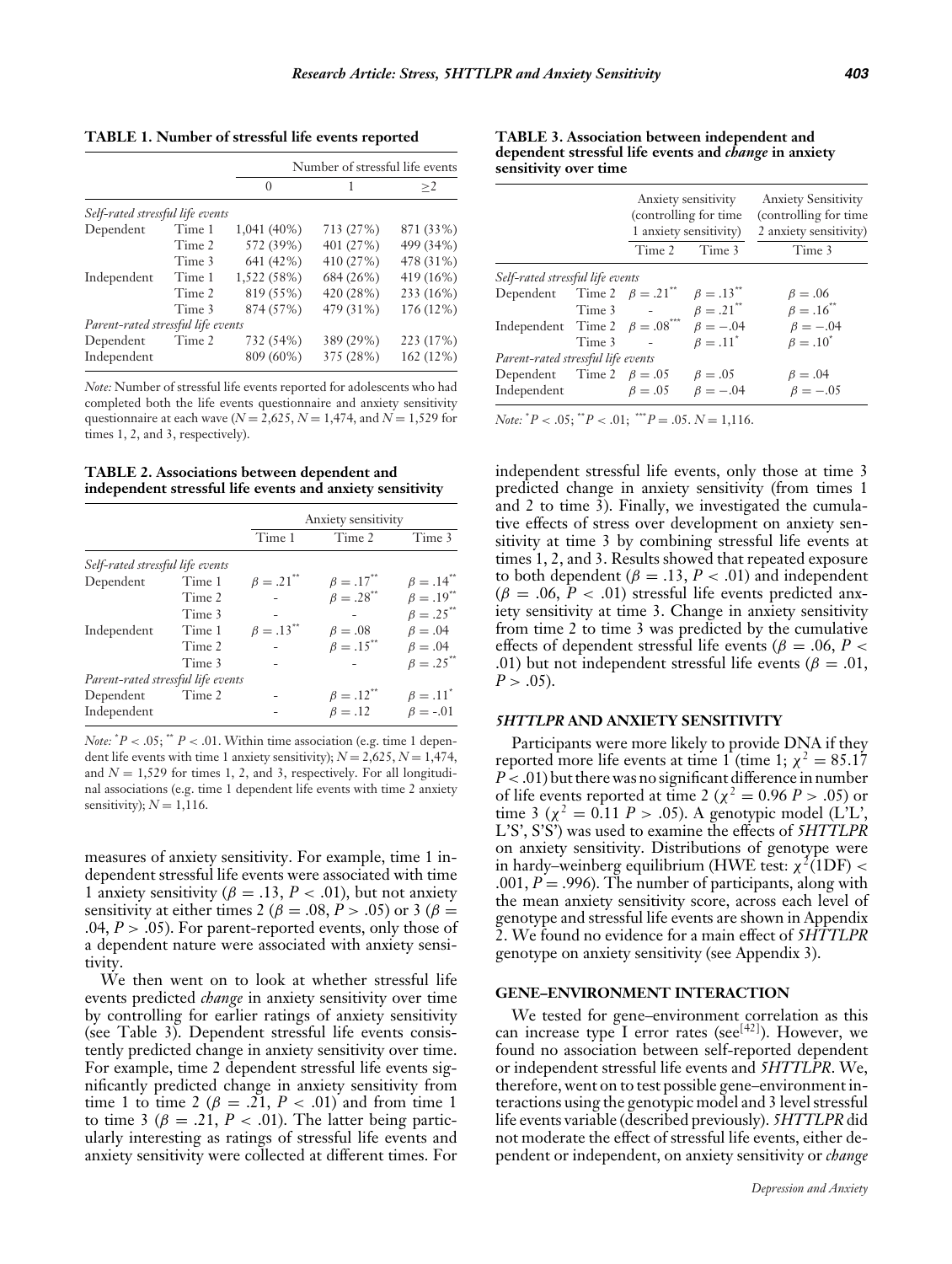in anxiety sensitivity over time (results presented in Appendix 3). Moreover, the cumulative effects of stressful life events on anxiety sensitivity were not moderated by variation in *5HTTLPR* genotype. There was some evidence of a moderation effect of *5HTTLPR* on the association between parent-reported independent stressful life events and anxiety sensitivity ( $\beta = -.17, P < .05$ ). This did not survive Bonferroni correction and is likely to be a result of multiple testing.

# **DISCUSSION**

## **SUMMARY**

Anxiety sensitivity has consistently been shown to be an important risk factor for both anxiety and depression.<sup>[4, 6, 43]</sup> The purpose of this study was to investigate the effect of dependent and independent stressful life events on anxiety sensitivity, and to examine the extent to which these effects are moderated by *5HTTLPR* genotype.

Both dependent and independent stressful life events were associated with higher anxiety sensitivity ratings as well as change in anxiety sensitivity over time. This is in line with the only previous article that has suggested a role for stressful life events in the development of anxiety sensitivity.<sup>[10]</sup> Our results are also supported by our previous twin analyses using data from the G1219 sample that suggest that environmental influences are largely responsible for change in anxiety sensitivity over time.<sup>[9]</sup> There was no evidence of a main effect of *5HTTLPR* on anxiety sensitivity and we failed to replicate previous findings suggesting that the effect of environmental stress on anxiety sensitivity is moderated by *5HTTLPR.*

## **STRESSFUL LIFE EVENTS AND ANXIETY SENSITIVITY**

We conducted analyses with dependent and independent life events separately as the effect of dependent life events may be confounded by characteristics of an individual that might lead them to experience or report more stressful life events. So although dependent stressful life events were associated with higher anxiety sensitivity both proximally as well as longitudinally, the direction of effects is unclear. For example, although it is possible that dependent life events lead to increases in anxiety sensitivity, it is also plausible that those with higher anxiety sensitivity report or even elicit a greater number of dependent events. However, the finding that dependent life events lead to *change* in anxiety sensitivity suggests that the direction of effects goes from dependent stressful life events to anxiety sensitivity.

Independent stressful life events were only associated with proximal assessments of anxiety sensitivity, suggesting that they have a relatively short-lived effect. This is in line with much of the stressful life events literature relating to depression. Such research tends to find

that the influence of stressful life events on mood diminishes after 6 months.<sup>[19,34]</sup> Independent stressful life events also predicted *change* in anxiety sensitivity over adolescence, although the effect was relatively modest. Stressful life events, particularly those that occur "out of the blue," might have an effect on anxiety sensitivity by, for example, activating schemas relating to threat and danger causing the individual to have trouble shifting attention and activating or inhibiting behavior that would lead to a decrease in negative affect and arousal. This would consequently increase anxiety sensitivity, as individuals would become hypersensitive to anxiety and anxiety-related sensations. Beliefs about the negative consequences of these anxiety symptoms would also be reinforced.

The effect of stressful life events on change in anxiety sensitivity is in line with similar research on rumination, a cognitive bias associated with the maintenance of depression.[44, 45] Rumination involves repetitively focusing on the symptoms of distress, and on its possible causes and consequences. Rumination and anxiety sensitivity, therefore, share features such as the focus on the interpretation of and consequences of distress.<sup>[10]</sup> It makes sense, therefore, that cognitive biases that share key features, in this case the level of self-focused thought, will be elicited by similar environmental stressors.

## *5HTTLPR***, STRESSFUL LIFE EVENTS, AND ANXIETY SENSITIVITY**

There was no evidence of a main effect of *5HT-TLPR* on anxiety sensitivity, in line with previous research.<sup>[23,24]</sup> However, although the results of the current study and previous research suggest that *5HTTLPR* does not directly affect anxiety sensitivity, further replication would be required before any firm conclusion can be made. This is because of the association between anxiety sensitivity and anxiety and the strong genetic overlap between these phenotypes in quantitative genetic studies and power limitations associated with the current study.

Although there are several reasons why gene– environment interactions are expected in psychopathology, $[46]$  the current study failed to support previous evidence for an interaction between *5HTTLPR* and environmental adversity predicting anxiety sensitivity.<sup>[23, 24]</sup> There are several possible reasons for this disparity (for a review see<sup>[19]</sup>). First, we investigated the moderating effects of *5HTTLPR* on stressful life events and anxiety sensitivity in an adolescent sample (the previous analyses were conducted on older samples). The effect of *5HTTLPR* might be developmentally sensitive and thus explain why we have failed to replicate findings from an adult sample. There is little research suggesting a developmentally sensitive effect of this interaction, although some studies in adolescence have shown that the interaction between stressful life events and *5HTTLPR* is limited to females (e.g.<sup>[47]</sup>). In the current study, environmental adversity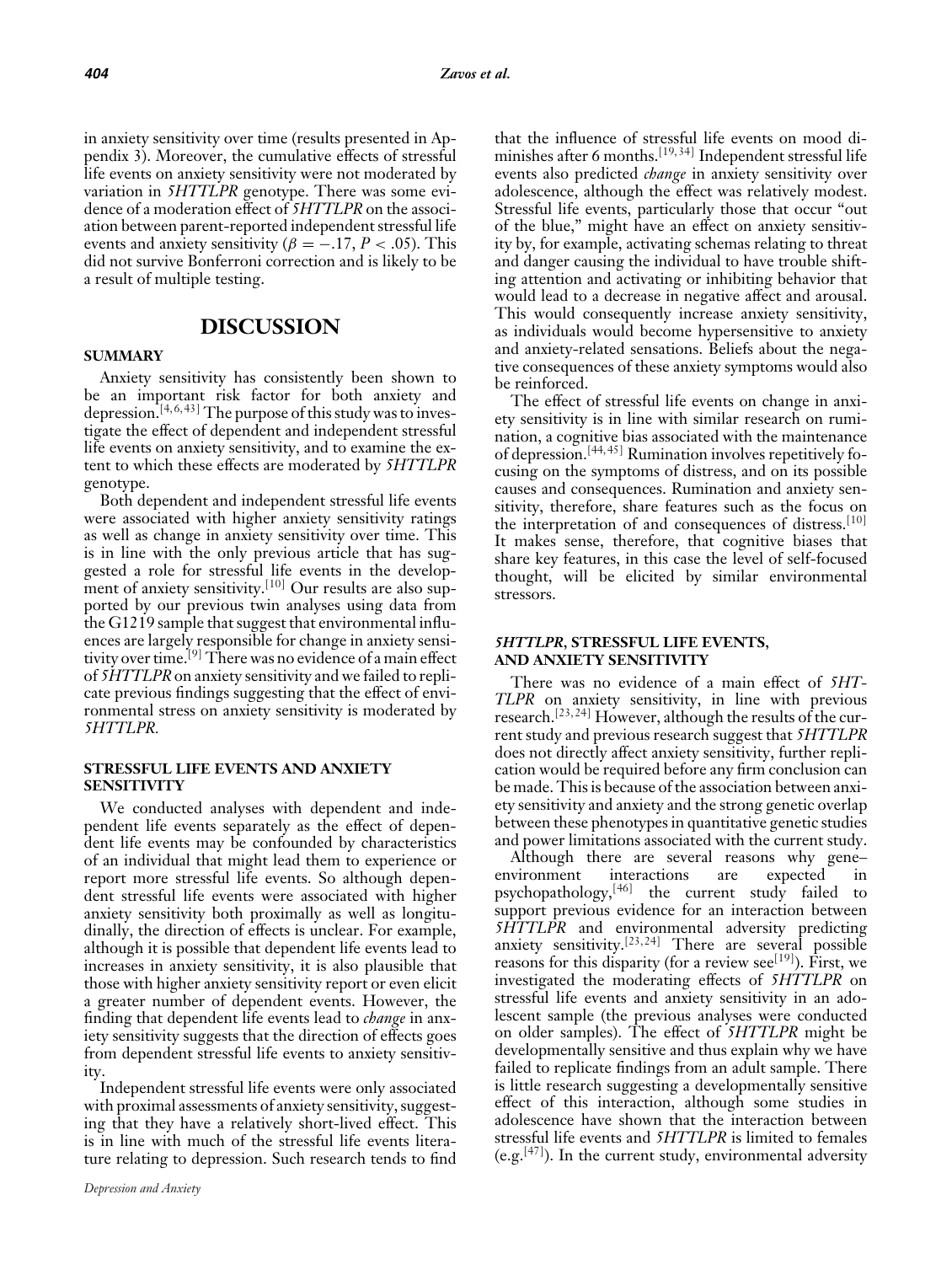was identified by the number of stressful life events endorsed. Previous research has suggested that the interaction is stronger when stressful life events are assessed by interview than questionnaire.<sup>[19,48]</sup> Moreover, the only previous articles on gene–environment interactions in anxiety sensitivity used retrospective reports of childhood maltreatment as a measure of adversity.[23, 24] Although a recent meta-analysis showed the interaction between *5HTTLPR* and stress on depression is not specific to a particular environment, the interaction was stronger for childhood maltreatment than stressful life events.[22]

Finally, power calculations suggest that a sample of 1,700 is required to have 80% power to detect an interaction effect. The current study had 58% power and was, therefore, relatively underpowered.

Furthermore, stressful life events were measured using questionnaires that were quick and easy to complete. While facilitating the collection of data from a large sample of participants, enquiring about specific stressful life events, means that some events occurring during the index periods may be missed. In addition, although stressful life events were categorized into independent and dependent events, a structured interview such as the Life Events and Difficulties Schedule (LEDS)<sup>[34]</sup> would be required to establish true independence of events. More recently, studies have also suggested extending analyses to examine a wider array of proximal environmental measures, for example, family and peer relationships.[48]

# **CONCLUSION**

Overall, the finding that stressful life events predicted *change* in anxiety sensitivity during adolescence suggests that stressful life events affect an individual's cognitions. That an association was found between *independent* stressful life events and *change* in anxiety sensitivity over time suggests the relationship is not solely due to characteristics of the individual that are leading them to experience more life events. Although a previous study found evidence of a moderation effect of *5HTTLPR* on anxiety sensitivity in the context of environmental stress, this was not supported in the current study. Further replication is required as there is not adequate power in the current study to reject the null hypothesis. The current study extends previous work that has shown that stressful life events predict increases in internalizing symptoms,  $[34]$  by showing that such events are also important in explaining change in cognitions associated with anxiety and depression.

**Acknowledgments.** Waves 1–3 of the G1219 study were supported by grants from the W T Grant Foundation, the University of London Central Research fund, and a Medical Research Council Training Fellowship and Career Development Award to Thalia C. Eley. Wave 4 of the G1219 study was supported by grants from the Economic and Social Research Council (RES-000- 22-2206) and the Institute of Social Psychiatry to Alice M. Gregory who is currently supported by a Leverhulme Research Fellowship. Funding for DNA extraction and genotyping was provided by the Goldsmiths Early Career Award to Alice M. Gregory. The authors declare no conflicts of interests.We thank the families for their participation as well as numerous staff and students from the Social Genetic Developmental Psychiatry Centre, Institute of Psychiatry, London and Goldsmiths, University of London.

# **APPENDICES**

| Times 1 and 2                                       | Time 3                                                    |
|-----------------------------------------------------|-----------------------------------------------------------|
| Dependent stressful life events                     |                                                           |
| Becoming involved with drugs                        | Separation due to marital difficulties                    |
| Being sent away from home                           | Serious problem with close friend, neighbour, or relative |
| Failing to achieve something you really wanted      | Problems with police or court appearance                  |
| Appearance in a juvenile court                      | Unemployed or seeking work for more than a year           |
| Start of a new problem between you and your parents | Suspension/expulsion from college or university           |
| Suspension from school                              | Have become involved with drugs                           |
| Failing end of year exams                           | Had a major financial crisis                              |
| Getting pregnant or fathering a pregnancy           | Break up of a steady relationship                         |
| Being responsible for a road accident               | Failed end of year exams                                  |
| Being told to break up with a boy/girl friend       | Start of new problem between you and your parents         |
| Being invited by a friend to break the law          | Been sacked from a job                                    |
| Breaking up with a boy/girl friend                  | Been invited by a friend to break the law                 |
|                                                     | Have failed to achieve something you really want          |

## **APPENDIX 1. List of stressful life events asked at times 1–3**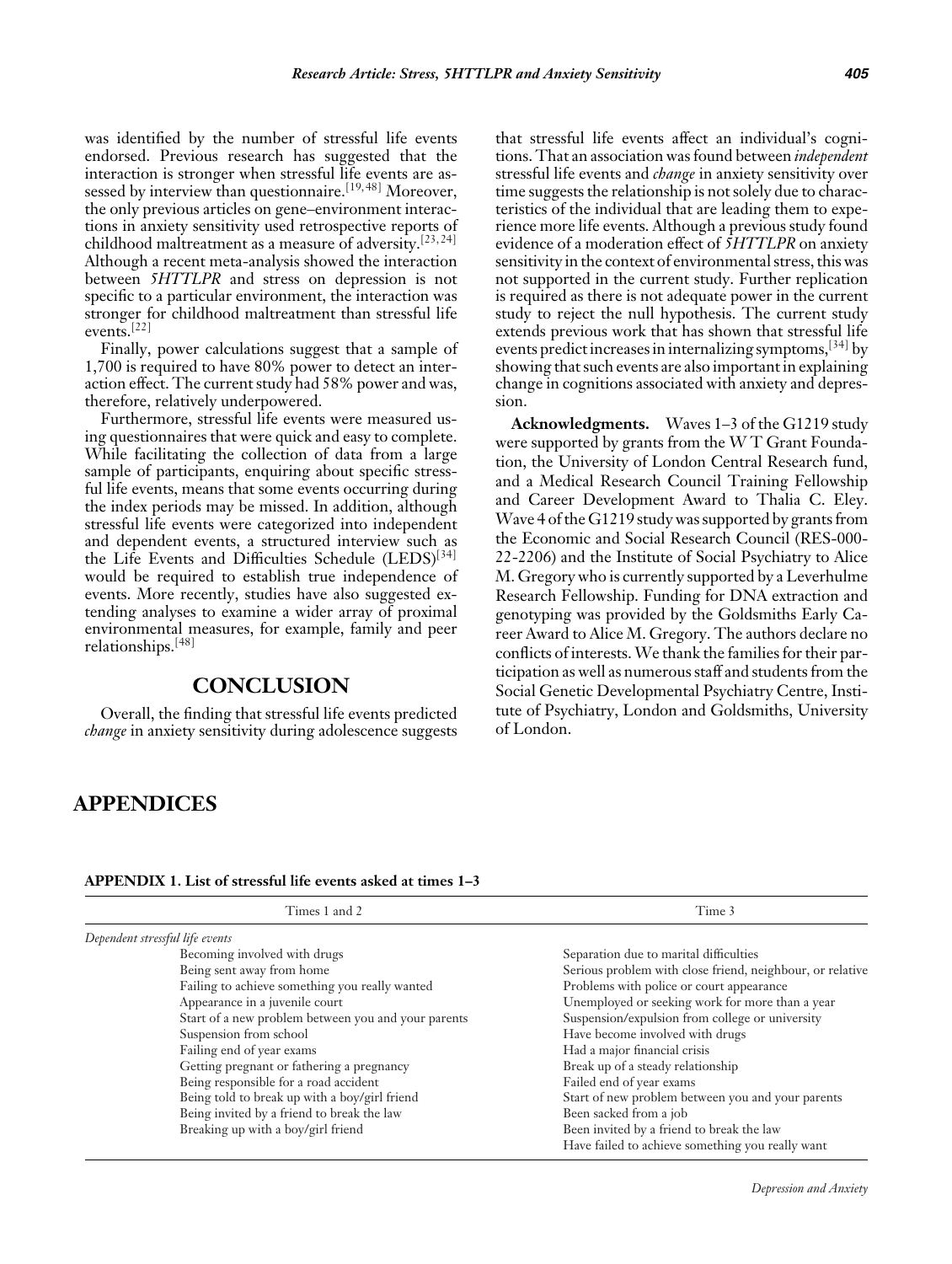# **APPENDIX 1. Continued**

| Times 1 and 2                                                                                                                                                                                                                                                              | Time 3                                                                                                                                                                                                                                                                                                                 |
|----------------------------------------------------------------------------------------------------------------------------------------------------------------------------------------------------------------------------------------------------------------------------|------------------------------------------------------------------------------------------------------------------------------------------------------------------------------------------------------------------------------------------------------------------------------------------------------------------------|
| Independent stressful life events                                                                                                                                                                                                                                          |                                                                                                                                                                                                                                                                                                                        |
| Death of a close friend<br>Being hospitalized for illness or injury<br>Major increase in your parents' income<br>Loss of a job by your father or mother<br>Hospitalisation of a brother or sister<br>Remarriage of a parent to a stepparent<br>Hospitalisation of a parent | Death of a close friend<br>Been in hospital with a serious illness or injury<br>A parent hospitalized for a serious illness or injury<br>Death of a second degree relative (e.g. grandparent)<br>A sibling hospitalised for a serious illness or injury<br>Had something valuable lost or stolen<br>Death of a sibling |
| Death of a grandparent<br>Marital separation of your parents<br>Divorce of your parents<br>The death of a brother or sister<br>The death of a parent                                                                                                                       | Death of a parent                                                                                                                                                                                                                                                                                                      |

*Note:* Participants were asked about stressful life events that had occurred in the past year at times 1 and 2 using a 24-item version of the Life Event Scale for Adolescents (LES-A),<sup>[32]</sup> and at time 3 (participants over 18 years), using the List of Threatening Experiences (LTE: 33), supplemented with nine items from the LES-A.<sup>[32]</sup>

|             |                  | 5HTTLPR Genotype  |                                    |                                  |                |                  |                |
|-------------|------------------|-------------------|------------------------------------|----------------------------------|----------------|------------------|----------------|
|             |                  | $\overline{L'L'}$ |                                    | $\mathrm{S}'\mathrm{L}'$         |                | S'S'             |                |
|             |                  | $\boldsymbol{N}$  | AnxS Mean (SD)                     | $\cal N$                         | AnxS Mean (SD) | $\boldsymbol{N}$ | AnxS Mean (SD) |
|             |                  |                   |                                    | Self-rated stressful life events |                |                  |                |
| Dependent   |                  |                   |                                    |                                  |                |                  |                |
| Time 1      | $\boldsymbol{0}$ | 115               | 28.02 (5.89)                       | 206                              | 27.80 (5.89)   | 94               | 28.36 (5.21)   |
|             | $\mathbf{1}$     | 67                | 30.06 (5.32)                       | 150                              | 28.45 (5.03)   | 72               | 28.78 (5.18)   |
|             | $\geq 2$         | 80                | 30.87 (5.50)                       | 178                              | 30.39 (5.71)   | 91               | 30.01 (5.55)   |
| Time 2      | $\boldsymbol{0}$ | 61                | 24.91 (5.33)                       | 144                              | 24.20 (5.41)   | 57               | 25.86 (4.99)   |
|             | $\mathbf{1}$     | 53                | 25.40 (6.49)                       | 114                              | 25.62(5.15)    | 45               | 25.05(5.40)    |
|             | $\geq 2$         | 67                | 27.01 (6.38)                       | 109                              | 29.00(6.41)    | 61               | 26.93(5.50)    |
| Time 3      | $\mathbf{0}$     | 13.81 (7.46)      | 86                                 | 178                              | 13.29 (8.46)   | 89               | 13.81 (7.46)   |
|             | $\mathbf{1}$     | 63                | 16.12(7.25)                        | 109                              | 15.66 (8.99)   | 52               | 16.12(7.25)    |
|             | $\geq 2$         | 57                | 15.63 (8.19)                       | 142                              | 18.18 (9.58)   | 60               | 15.63(8.19)    |
| Independent |                  |                   |                                    |                                  |                |                  |                |
| Time 1      | $\boldsymbol{0}$ | 165               | 28.90 (5.66)                       | 317                              | 28.27 (5.02)   | 155              | 28.44 (5.07)   |
|             | $\mathbf{1}$     | 50                | 29.22 (5.54)                       | 133                              | 29.45 (5.56)   | 63               | 29.31 (5.19)   |
|             | $\geq 2$         | 47                | 31.43 (5.97)                       | 84                               | 30.06 (5.56)   | 39               | 31.12(6.25)    |
| Time 2      | $\overline{0}$   | 94                | 25.47 (6.32)                       | 216                              | 25.84 (5.82)   | 100              | 25.67 (5.43)   |
|             | $\mathbf{1}$     | 56                | 25.20 (4.60)                       | 97                               | 25.35(5.35)    | 40               | 26.48 (5.34)   |
|             | $\geq 2$         | 31                | 28.06 (7.46)                       | 54                               | 27.43 (7.06)   | 23               | 26.87 (4.87)   |
| Time 3      | $\boldsymbol{0}$ | 118               | 16.09(9.59)                        | 248                              | 15.15(9.04)    | 105              | 13.71 (7.39)   |
|             | $\mathbf{1}$     | 63                | 18.25 (10.79)                      | 129                              | 15.55 (8.69)   | 72               | 15.74(7.81)    |
|             | $\geq 2$         | 25                | 16.34(10.80)                       | 52                               | 17.13(11.05)   | 24               | 18 (7.54)      |
|             |                  |                   | Parent-rated stressful life events |                                  |                |                  |                |
| Dependent   |                  |                   |                                    |                                  |                |                  |                |
| Time 2      | $\boldsymbol{0}$ | 88                | 25.72 (6.21)                       | 199                              | 25.53 (5.73)   | 75               | 26.36 (5.26)   |
|             | $\mathbf{1}$     | 60                | 24.79 (5.06)                       | 90                               | 26.36(6.16)    | 46               | 26.18(5.35)    |
|             | $\geq 2$         | 20                | 27.20 (6.83)                       | 53                               | 26.67 (5.83)   | 31               | 25(3.85)       |
| Independent |                  |                   |                                    |                                  |                |                  |                |
| Time 2      | $\boldsymbol{0}$ | 94                | 24.95 (5.87)                       | 213                              | 25.93 (5.72)   | 101              | 26.12 (4.71)   |
|             | 1                | 53                | 25.45 (5.97)                       | 90                               | 25.33 (5.52)   | 32               | 25.69 (5.64)   |
|             | $\geq 2$         | 21                | 29.29 (5.77)                       | 40                               | 26.88 (7.05)   | 19               | 25.37 (5.10)   |

#### **APPENDIX 2. Number of participants, mean anxiety sensitivity score, and standard deviations across levels of the genotype and stressful life events**

*Note:* AnxS Mean, Anxiety sensitivity mean score; L L , long–long genotype; L S , long–short genotype; S S , short–short genotype; *SD*, standard deviation.

*Depression and Anxiety*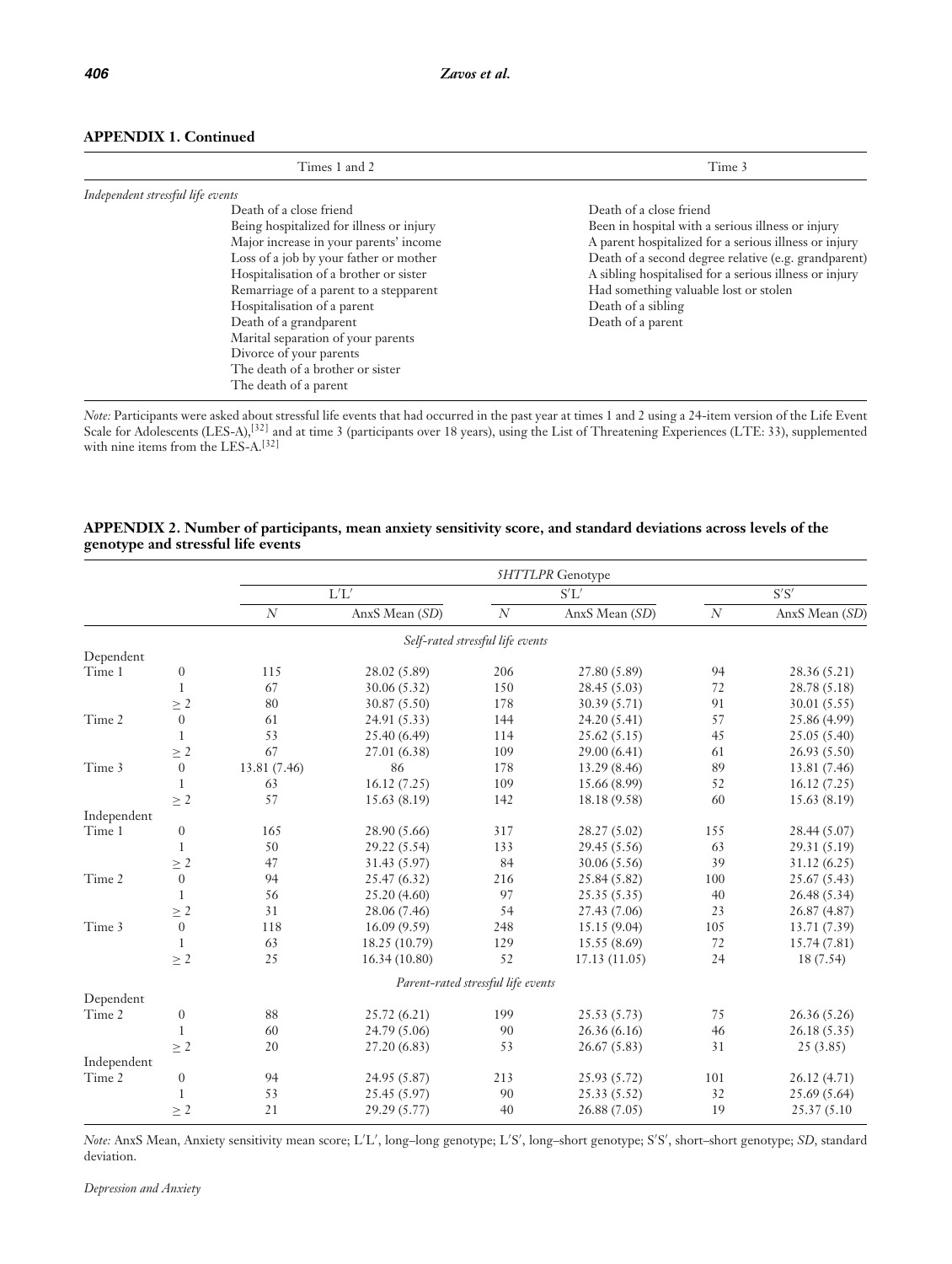|                                  |        | Anxiety sensitivity      |                          |                                    | Change in anxiety sensitivity |                                                            |                                                            |  |
|----------------------------------|--------|--------------------------|--------------------------|------------------------------------|-------------------------------|------------------------------------------------------------|------------------------------------------------------------|--|
|                                  |        | Time 1                   | Time 2                   | Time 3                             | Time 2                        | Time 3<br>(Controlling for time 1)<br>anxiety sensitivity) | Time 3<br>(Controlling for time 2)<br>anxiety sensitivity) |  |
| Main effect of 5HTTLPR           |        | $\beta = -.02$           | $\beta=.02$              | $\beta = -.09$                     | $\beta = -.03$                | $\beta = -.07$                                             | $\beta = -.08$                                             |  |
| Stressful life events' 5HTTLPR   |        |                          |                          |                                    |                               |                                                            |                                                            |  |
|                                  |        |                          |                          | Self-rated stressful life events   |                               |                                                            |                                                            |  |
| Dependent <sup>*</sup> 5HTTLPR   | Time 1 | $\beta = -.05$           | $\beta = -.03$           | $\beta=.02$                        |                               | $\overline{\phantom{a}}$                                   | $\overline{\phantom{a}}$                                   |  |
|                                  | Time 2 | $\overline{\phantom{a}}$ | $\beta = -.04$           | $\beta = -.01$                     | $\beta = -.07$                | $\beta = .00$                                              | $\beta=.03$                                                |  |
|                                  | Time 3 | $\overline{\phantom{a}}$ | $\sim$                   | $\beta = -.13$                     | $\sim$                        | $\beta=.02$                                                | $\beta = .09$                                              |  |
| Independent <sup>*</sup> 5HTTLPR | Time 1 | $\beta=.00$              |                          | $\beta = .01$ $\beta = .06$        | $\sim$                        | $\overline{\phantom{a}}$                                   | $\overline{\phantom{a}}$                                   |  |
|                                  | Time 2 | $\overline{\phantom{a}}$ | $\beta = -.04$           | $\beta = -.06$                     | $\beta = .04$                 | $\beta=.00$                                                | $\beta=.01$                                                |  |
|                                  | Time 3 | $\overline{\phantom{a}}$ | $\overline{\phantom{0}}$ | $\beta = -.02$                     |                               | $\beta=.10$                                                | $\beta = .09$                                              |  |
|                                  |        |                          |                          | Parent-rated stressful life events |                               |                                                            |                                                            |  |
| Dependent <sup>*</sup> 5HTTLPR   | Time 2 | $\overline{\phantom{a}}$ |                          | $\beta = -.09$ $\beta = .06$       | $\beta=.10$                   | $\beta = -.06$                                             | $\beta = -.01$                                             |  |
| Independent <sup>*</sup> 5HTTLPR |        | $\overline{\phantom{a}}$ |                          | $\beta = -.17^*$ $\beta = -.06$    | $\beta = -.11$                | $\beta = -.04$                                             | $\beta = -.03$                                             |  |

**APPENDIX 3. Main effect of** *5HTTLPR***, and gene–environment interactions on anxiety sensitivity and change in anxiety sensitivity over time**

*Note:* \* *P* < .05.

# **REFERENCES**

- 1. Taylor S. Anxiety sensitivity: theoretical perspectives and recent findings. Behav Res Ther 1995;33:243–258.
- 2. Taylor S, KochWJ,McNally RJ. How does anxiety sensitivity vary across the anxiety disorders? J Anxiety Disord 1992;6:249–259.
- 3. Benitez CI, Shea MT, Raffa S, et al. Anxiety sensitivity as a predictor of the clinical course of panic disorder: a 1-year follow-up study. Depress Anxiety 2009;26:335–342.
- 4. Schmidt NB, Lerew DR, Jackson RJ. The role of anxiety sensitivity in the pathogenesis of panic: prospective evaluation of spontaneous panic attacks during acute stress. J Abnorm Psychol 1997;106:355–364.
- 5. Grant DM, Beck JG, Davila J. Does anxiety sensitivity predict symptoms of panic, depression, and social anxiety? Behav Res Ther 2007;45:2247–2255.
- 6. Muris P, Schmidt H, Merckelbach H, Schouten E. Anxiety sensitivity in adolescents: factor structure and relationships to trait anxiety and symptoms of anxiety disorders and depression. Behav Res Ther 2001;39:89–100.
- 7. Reiss S, Havercamp S. The sensitivity theory of motivation: implications for psychopathology. Behav Res Ther 1996;34:621–632.
- 8. Schmidt NB, Lerew DR, Joiner TE, Jr. Prospective evaluation of the etiology of anxiety sensitivity: test of a scar model. Behav Res Ther 2000;38(11):1083–1095.
- 9. Zavos HMS, Gregory AM, Eley TC. Longitudinal genetic analysis of anxiety sensitivity. Dev Psychol 2012;48:204–212.
- 10. McLaughlin KA, Hatzenbuehler ML. Stressful life events, anxiety sensitivity, and internalizing symptoms in adolescents. J Abnorm Psychol 2009;118:659–669.
- 11. Stein MB, Jang KL, Livesley WJ. Heritability of anxiety sensitivity: a twin study. Am J Psychiatry 1999;156:246–251.
- 12. Eley TC, Gregory AM, Clark DM, Ehlers A. Feeling anxious: a twin study of panic/somatic ratings, anxiety sensitivity and heartbeat perception in children. J Child Psychol Psychiatry 2007;48:1184–1191.
- 13. Zavos HM, Rijsdijk FV, Gregory AM, Eley TC. Genetic influences on the cognitive biases associated with anxiety and depression symptoms in adolescents. J Affect Disord 2010;124:45–53.
- 14. Levinson DF. The genetics of depression: a review. Biol Psychiatry 2006;60:84–92
- 15. Lesch KP, Bengel D, Heils A, et al. Association of anxiety-related traits with a polymorphism in the serotonin transporter gene regulatory region. Science 1996;274:1527–1531
- 16. Katsuragi S, Kunugi H, Sano A, et al. Association between serotonin transporter gene polymorphism and anxiety-related traits. Biol Psychiatry 1999;45:368–370.
- 17. Jorm AF, Prior M, Sanson A, Smart D, Zhang Y, Easteal S. Association of a functional polymorphism of the serotonin transporter gene with anxiety-related temperament and behavior problems in children: a longitudinal study from infancy to the mid-teens. Mol Psychiatry 2000;5(5):542–547.
- 18. Jorm AF, Henderson AS, Jacomb PA, Christensen H, Korten AE, Rodgers B, et al. An association study of a functional polymorphism of the serotonin transporter gene with personality and psychiatric symptoms. Mol Psychiatry 1998;3(5):449– 451.
- 19. Uher R, McGuffin P. The moderation by the serotonin transporter gene of environmental adversity in the aetiology of mental illness: review and methodological analysis. Mol Psychiatry 2008;13:131–146.
- 20. Caspi A, Sugden K, Moffitt TE, et al. Influence of life stress on depression: moderation by a polymorphism in the 5-HTT gene. Science 2003;301:386–389.
- 21. Risch N, Herrell R, Lehner T, et al. Interaction between the serotonin transporter gene (5-HTTLPR), stressful life events, and risk of depression: a meta-analysis. Jama 2009;301:2462– 2471.
- 22. Karg K, Burmeister M, Shedden K, Sen S. The serotonin transporter promoter variant (5-HTTLPR), stress, and depression meta-analysis revisited: evidence of genetic moderation. Arch Gen Psychiatry 2010;68:444–454.
- 23. Stein MB, Schork NJ, Gelernter J. Gene-by-environment (serotonin transporter and childhood maltreatment) interaction for anxiety sensitivity, an intermediate phenotype for anxiety disorders. Neuropsychopharmacology 2008;33:312–319.
- 24. Klauke B, Deckert J, Reif A, et al. Serotonin transporter gene and childhood trauma - a  $G \times E$  effect on anxiety sensitivity. Depress Anxiety 2011;28:1048–1057.